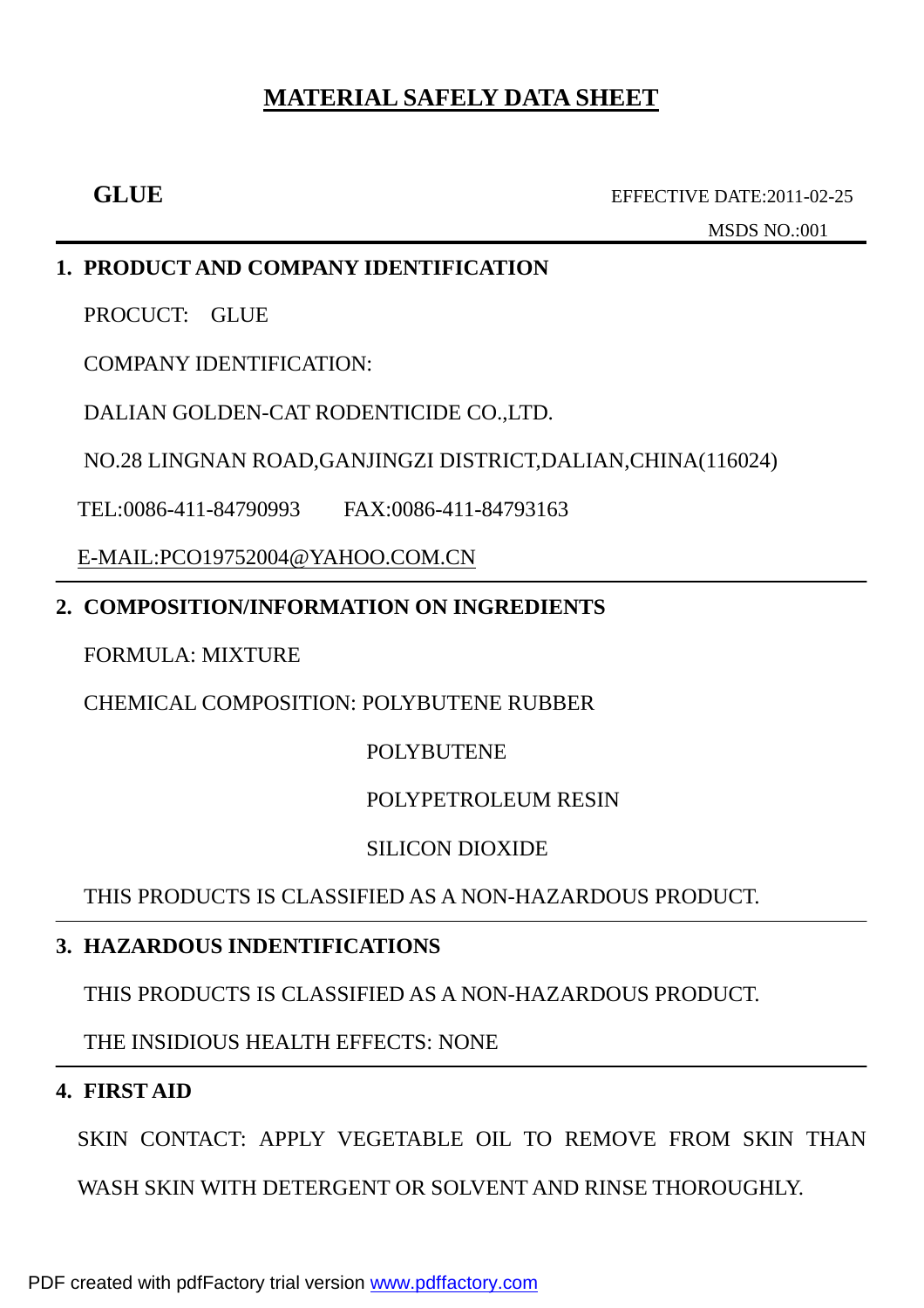EYE CONTACT: NOT PRACTICAL TO GET INTO EYES.

INGESTION: VERY IMPRACTICAL TO BE SWALLOWED, IF ACCIDENTALLY SWALLOWED,INDUCE VOMITING AND GET IMMEDIATE MEDICAL ATTENTION.

### **5. FIRE FIGHTING MEASURES**

FLASH POINT: +200℃.

EXTINGUISHING MEDIA: IF PRODUCT IS INVOLVED IN A FIRE,USE WATER,CO2, DRY CHEMICAL OR FOG.

 FIRE AND EXPLOSION HAZARDS: IRRITATION FUMES MAY BE FORMED IF PRODUCT IS INVOLVED IN FIRE.

 FIRE FIGHTING: USE POSITIVE-PRESSURE, WEAR SELF-CONTAINED BREATHING APPARATUS AND FULL PROTECTIVE CLOTHING.

#### **6. ACCIDENTAL RELEASE MEASURES**

ACCIDENTAL SPILLS: CLEAN UP SPILL AND DISPOSE MATERIAL IN APPROVED WASTE CONTAINER.

## **7. HANDLING AND STORAGE**

KEEP OUT OF REACH OF CHILDRED AND PETS. STORE IN A COOL. DRY AND WELL-VENTILATED AREA, DO NOT STORE ABOVE 50℃ FOR EXTENDED PERIODS OF TIME. DO NOT TAMPER WITH PRODUCT.

## **8. EXPOSURE CONTROLS/PERSONAL PROTECTION**

PRIMARY ROUTES OF EXPOSURE: FINGERS AND HANDS CONTACT.

VENTILATION: GENERAL ROOM VENTILATION.

RESPIRATORY PROTECTION: NONE REQUIRED.

EYE PROTECTION: NONE REQUIRED.

PROTECTIVE CLOTING: NONE REQUIRED.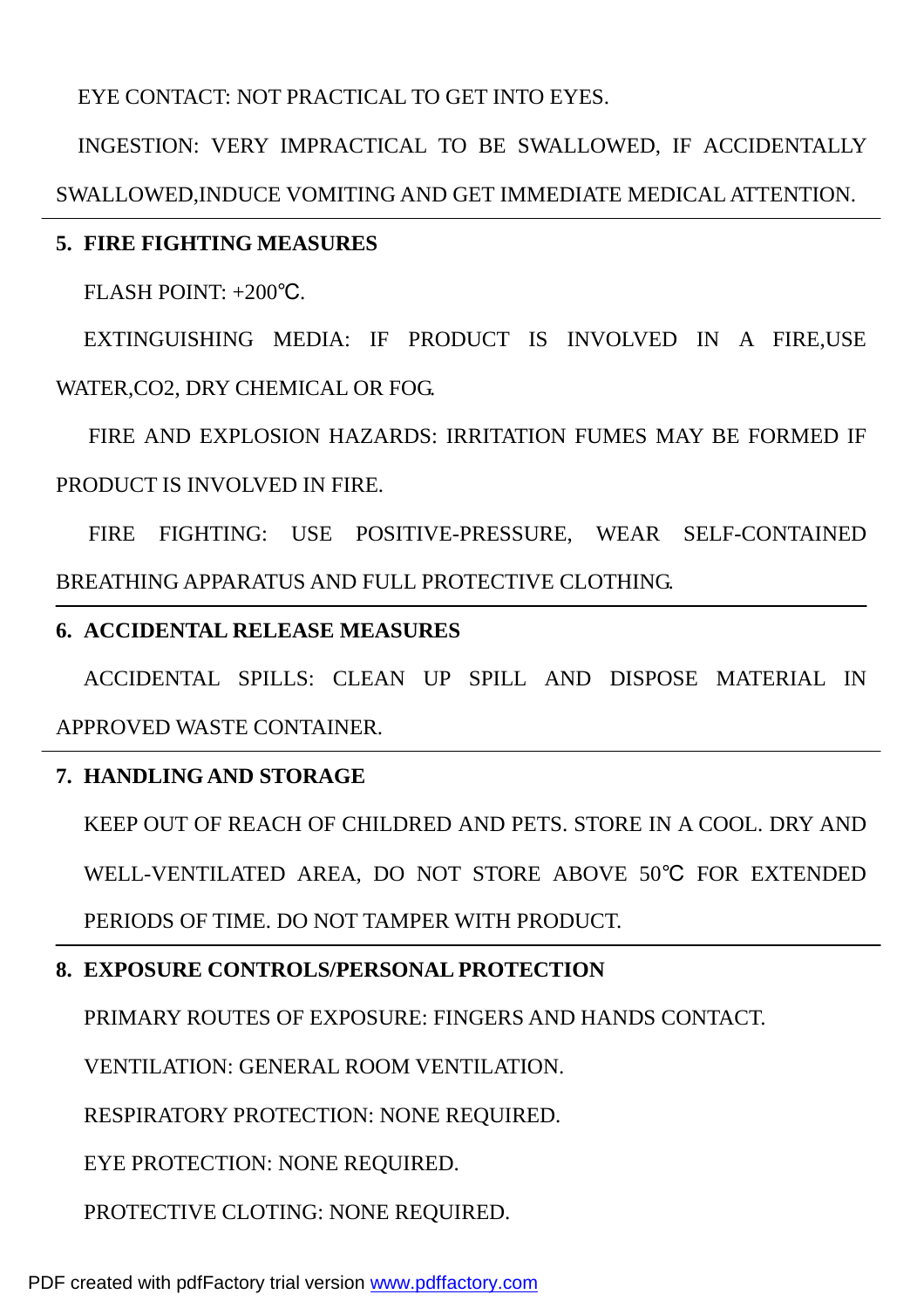# **9. PHYSICAL AND DHEMICAL PROPERTIES**

APPEARANCE: MILKISH WHITE OR LIGHT YELLOW(POLYBUTENE).

FLASH POINT:>200℃.

IGNITION TEMPERATURE:>300℃.

DENSITY (20℃.): 0.91G/CM3

KINEMATIC VISCOSITY: 1.1Pa.s AT 150℃.

SOLUBILITY IN WATER: NON-SOLUBLE IN WATER.

SOLUBE IN BENZENE, TOLUENE, DIMETHYLBENZENE,

HEXANE AND SOME NON-POLAR SOLVENTS.

DECOMPOSITION TEMPERATURE:>210℃.

## **10.STABILITY AND REACTIVITY**

STABILITY: (CONDITIONS TO AVOID) PRODUCTS IS STABLE AT ROOM TEMPERATURE. AVOID EXCESSIVE HEAT; DO NOT STORE ABOVE 50℃, FOR EXTENDED PERIODS OF TIME.

INCOMPATIVILITY: (SPECIFIC MATERIALS TO AVOID) STRONG OXIDIZING AGENTS.

HAZARDOUS POLYMERIZATION: WILL NOT OCCUR.

HAZARDOUS DECOMPOSITION PRODUCTS: IF PRODUCT IS INVOLVED IN FIRE ,MAY LIBERATE CARBON MENOXIDE, CARBON DIOXIDE & UNIDEN TIFIED ORGANIC COMPOUNDS IN BLACK SMOKE.

# **11.TOXICOLOGICAL INFORMATION**

THIS PRODUCT IS NOT INCLUDED IN THE HAZARDOUS PRODUCTS AND DANGEROUS CHEMICAL LIST-U.N. ORGANIZATION AND CHINESE USUAL DANGEROUS CHEMICAL PRODUCTS.